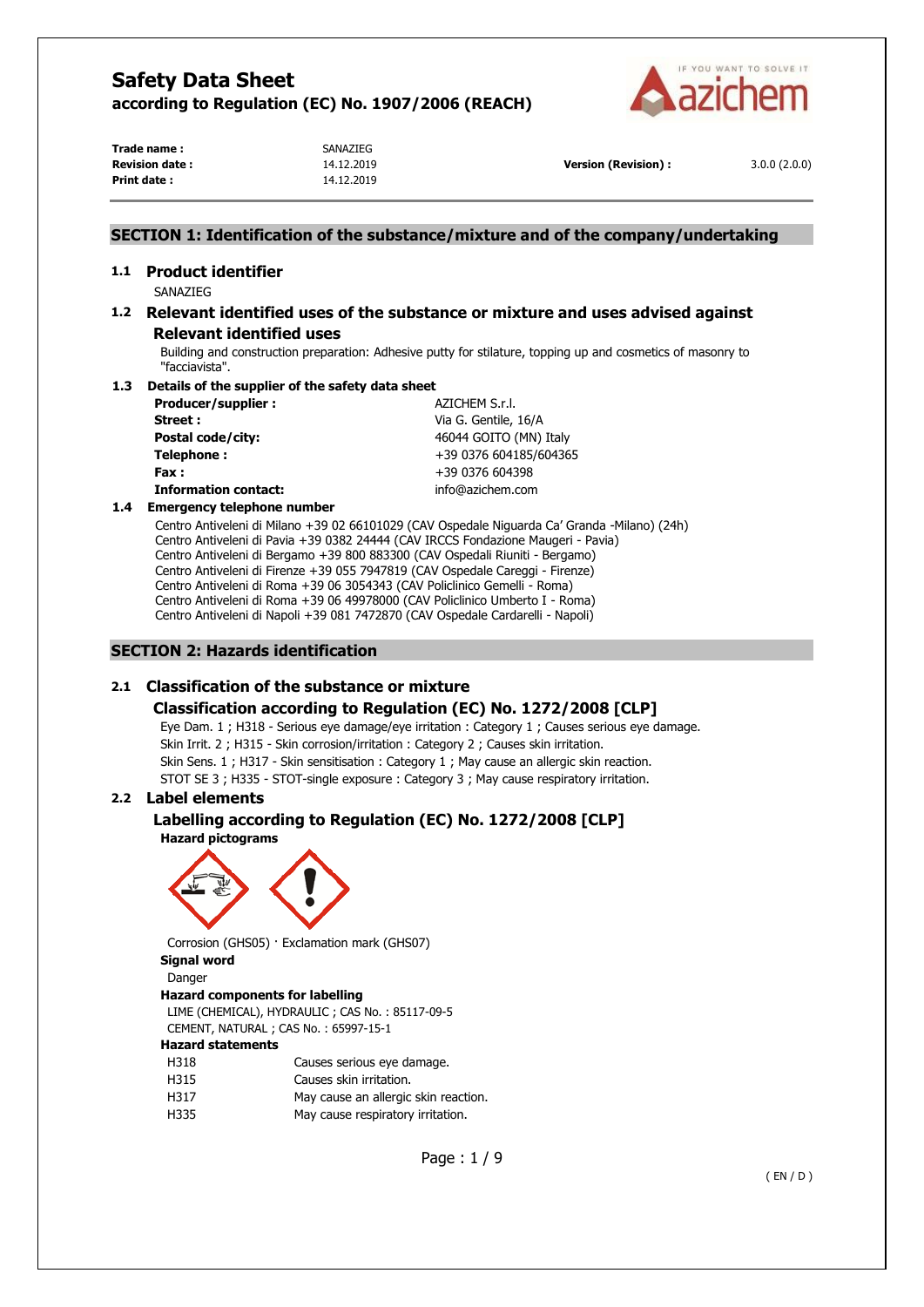

| Trade name:           | SANAZIEG   |                            |              |
|-----------------------|------------|----------------------------|--------------|
| <b>Revision date:</b> | 14.12.2019 | <b>Version (Revision):</b> | 3.0.0(2.0.0) |
| Print date :          | 14.12.2019 |                            |              |

#### **Precautionary statements**

| P <sub>261</sub> | Avoid breathing dust/fume/gas/mist/vapours/spray.                |
|------------------|------------------------------------------------------------------|
| P <sub>264</sub> | Wash hands thoroughly after handling.                            |
| P310             | Immediately call a POISON CENTER/doctor                          |
| P403+P233        | Store in a well-ventilated place. Keep container tightly closed. |
|                  |                                                                  |

# **2.3 Other hazards**

None

## **SECTION 3: Composition / information on ingredients**

## **3.2 Mixtures**

#### **Hazardous ingredients**

LIME (CHEMICAL), HYDRAULIC ; REACH registration No. : 01-2119475523-36 ; EC No. : 285-561-1; CAS No. : 85117-09-5 Weight fraction :  $\geq 10 - < 20 \%$ 

Classification 1272/2008 [CLP] : Eye Dam. 1 ; H318 Skin Irrit. 2 ; H315 STOT SE 3 ; H335

CEMENT, NATURAL ; EC No. : 266-043-4; CAS No. : 65997-15-1

Weight fraction :  $\geq 5 - < 15\%$ 

Classification 1272/2008 [CLP] : Eye Dam. 1 ; H318 Skin Irrit. 2 ; H315 Skin Sens. 1 ; H317 STOT SE 3 ; H335

#### **Additional information**

(\*) Flue dust refers to powders deriving from the Portland cement clinker production process.

Cement-containing cements and mixtures are finely ground mixtures consisting of clinker, gypsum (or other forms of calcium sulphate) and other specific constituents (limestone, pozzolan, etc.) within the composition limits specified by the respective product standards referred to in point 15.1.

Flue dust, if present in the cement formulation, are dosed as a secondary constituent. For some types of cements and mixtures containing cement, other components may be used as secondary constituents, grinding additives and any reducing agents, which have toxicological characteristics and levels of risk equal or inferior to those of the clinker. The full text of the hazard statements (phrases) H and EUH is given in Section 16.

## **SECTION 4: First aid measures**

## **4.1 Description of first aid measures**

When in doubt or if symptoms are observed, get medical advice.

## **Following inhalation**

Remove victim out of the danger area. Symptoms may develop several hours following exposure; medical observation therefore necessary for at least 48 hours.

### **In case of skin contact**

Wash immediately with: Water Remove contaminated, saturated clothing immediately. In case of skin irritation, consult a physician. In case of skin reactions, consult a physician.

### **After eye contact**

After contact with the eyes, rinse with water with the eyelids open for a sufficient length of time, then consult an ophthalmologist immediately.

### **After ingestion**

Never give anything by mouth to an unconscious person or a person with cramps.

### **4.2 Most important symptoms and effects, both acute and delayed**

On contact with moist skin may cause thickening, cracking and cracking of the skin. Prolonged contact in combination with existing abrasions can cause burns. Direct contact with the product may cause corneal injury due to mechanical stress, immediate or delayed irritation or inflammation. The direct contact with large quantities of product dry or with projections of wet product can cause effects ranging from irritation ocular moderate (eg. Conjunctivitis or blepharitis) to chemical burns and blindness. Dust may irritate throat and respiratory system. Coughing, sneezing and panting may occur as a result of exposure above the occupational exposure limits. May cause an allergic skin reaction.

## **4.3 Indication of any immediate medical attention and special treatment needed**  None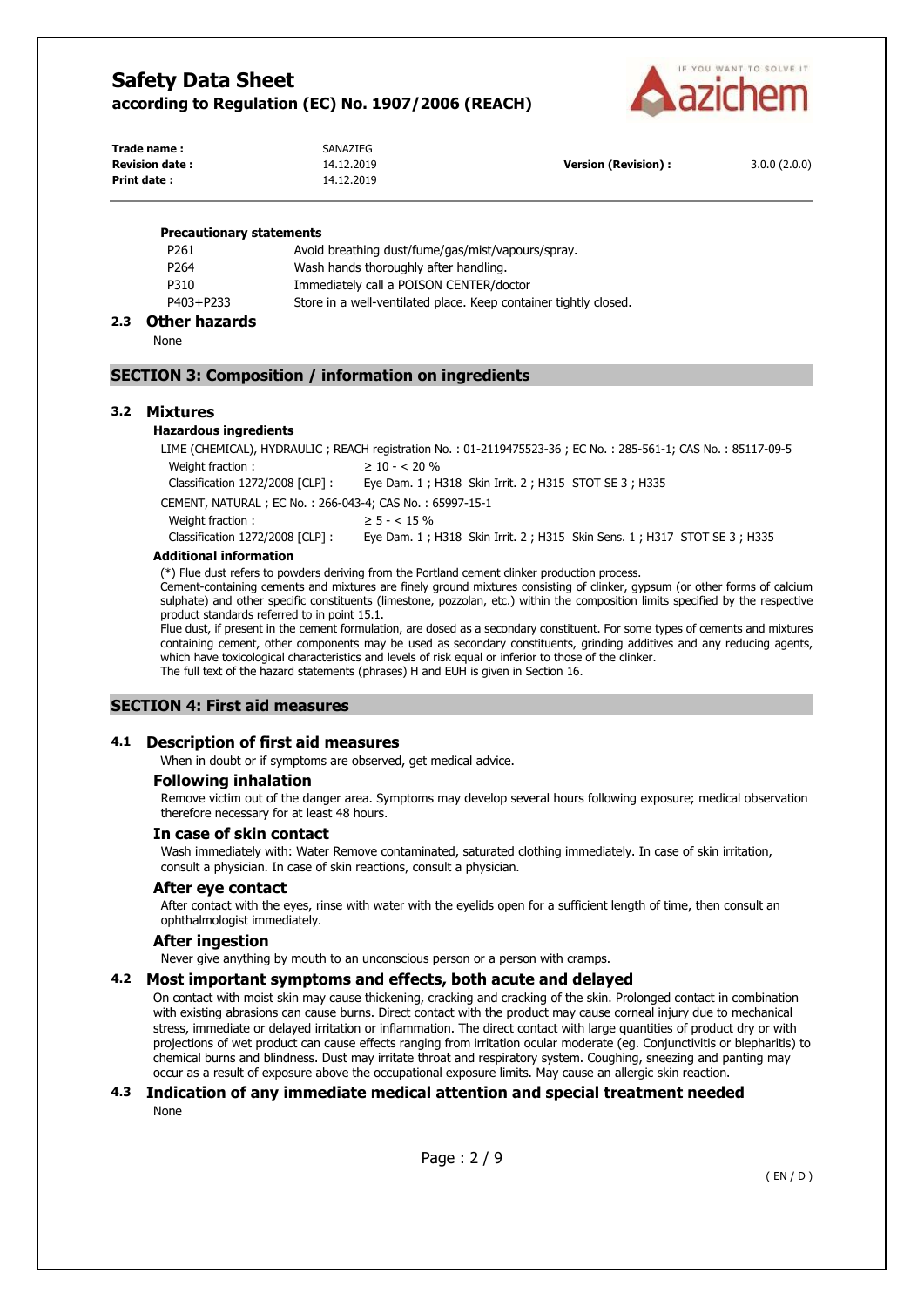

Trade name : **SANAZIEG Print date :** 14.12.2019

**Revision date :** 14.12.2019 **Version (Revision) :** 3.0.0 (2.0.0)

# **SECTION 5: Firefighting measures**

# **5.1 Extinguishing media Suitable extinguishing media**

- Extinguishing powder alcohol resistant foam Carbon dioxide (CO2) Water mist **5.2 Special hazards arising from the substance or mixture**
- None

# **5.3 Advice for firefighters**

Remove persons to safety.

# **Special protective equipment for firefighters**

Do not inhale explosion and combustion gases. Use appropriate respiratory protection.

## **SECTION 6: Accidental release measures**

## **6.1 Personal precautions, protective equipment and emergency procedures**

Clear spills immediately. Wear a self-contained breathing apparatus and chemical protective clothing.

## **For non-emergency personnel**

Remove persons to safety.

## **6.2 Environmental precautions**

Do not allow to enter into surface water or drains. In case of gas escape or of entry into waterways, soil or drains, inform the responsible authorities.

# **6.3 Methods and material for containment and cleaning up**

### **For containment**

Absorb with liquid-binding material (e.g. sand, diatomaceous earth, acid- or universal binding agents). Collect in closed and suitable containers for disposal.

### **For cleaning up**

The contaminated area should be cleaned up immediately with: Water Retain contaminated washing water and dispose it.

# **6.4 Reference to other sections**

Reference to other sections Safe handling: see section 7 Personal protection equipment: see section 8

# **SECTION 7: Handling and storage**



# **7.1 Precautions for safe handling**

### **Protective measures**

**Specific requirements or handling rules**  Do not breathe dust. Do not breathe gas/fumes/vapour/spray. See section 8.

## **Advices on general occupational hygiene**

Normal precautions taken when handling chemicals should be observed.

# **7.2 Conditions for safe storage, including any incompatibilities**

Only use containers specifically approved for the substance/product.

## **Requirements for storage rooms and vessels**

Keep in a cool, well-ventilated place. Protect against UV-radiation/sunlight Humidity.

Page : 3 / 9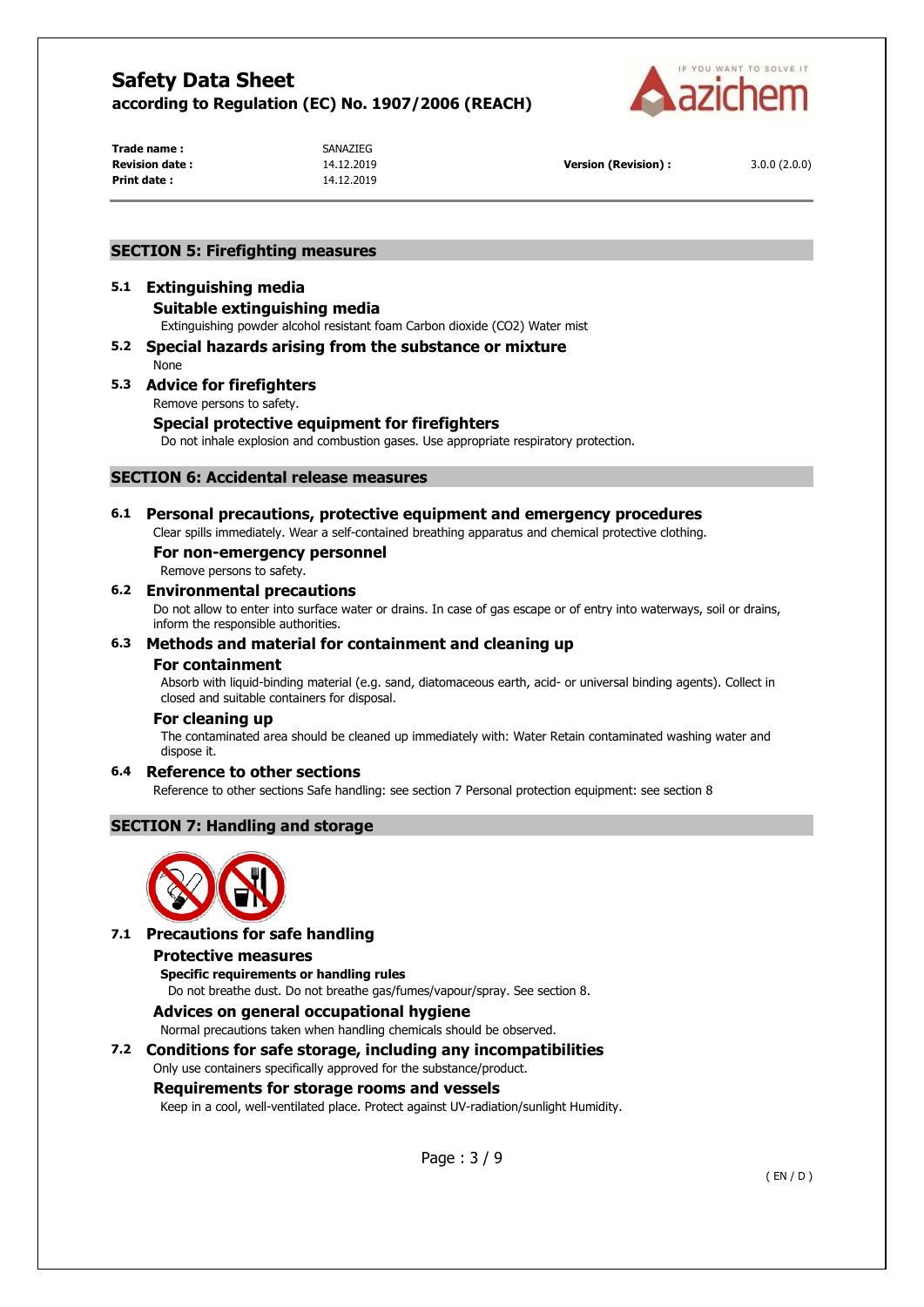

**Trade name :** SANAZIEG **Print date :** 14.12.2019

**Revision date :** 14.12.2019 **Version (Revision) :** 3.0.0 (2.0.0)

## **Hints on joint storage**

**Storage class :** 13 **Storage class (TRGS 510) :** 13 **Keep away from** 

Store at least 3 metres apart from: Chemicals/products that react together readily

### **Further information on storage conditions**

Keep container tightly closed and in a well-ventilated place.

# **7.3 Specific end use(s)**

None

## **SECTION 8: Exposure controls/personal protection**

# **8.1 Control parameters DNEL/DMEL and PNEC values**

#### **DNEL/DMEL**

Exposure route : Thhalation Exposure frequency : Short-term (acute) Limit value :  $1 \text{ mg/m}^3$ 

Limit value type : DNEL worker (local) ( CEMENT, NATURAL ; CAS No. : 65997-15-1 )

## **8.2 Exposure controls**

## **Appropriate engineering controls**

If local exhaust ventilation is not possible or not sufficient, the entire working area must be ventilated by technical means. If technical exhaust or ventilation measures are not possible or insufficient, respiratory protection must be worn.

# **Personal protection equipment**



When using do not eat, drink, smoke, sniff.

# **Eye/face protection**

**Suitable eye protection**  Eye glasses with side protection DIN EN 166

# **Skin protection**

**Hand protection**  Tested protective gloves must be worn DIN EN 374

## **Respiratory protection**

Quarter-face mask (DIN EN 140) Half-face mask (DIN EN 140) Filtering Half-face mask (DIN EN 149)

# **SECTION 9: Physical and chemical properties**

## **9.1 Information on basic physical and chemical properties**

# **Safety relevant basis data**

| <b>Aspect</b>                                                |                 | powder             |
|--------------------------------------------------------------|-----------------|--------------------|
| Colour                                                       |                 | Grey/light brown   |
| <b>Odour</b>                                                 |                 | none               |
| Melting point/melting range:                                 | (1013 hPa)      | No data available  |
| Vapour density                                               | $($ (air = 1) ) | Data not available |
| <b>Initial boiling point and boiling range:</b> $(1013 hPa)$ |                 | No data available  |
| Decomposition temperature :                                  |                 | No data available  |

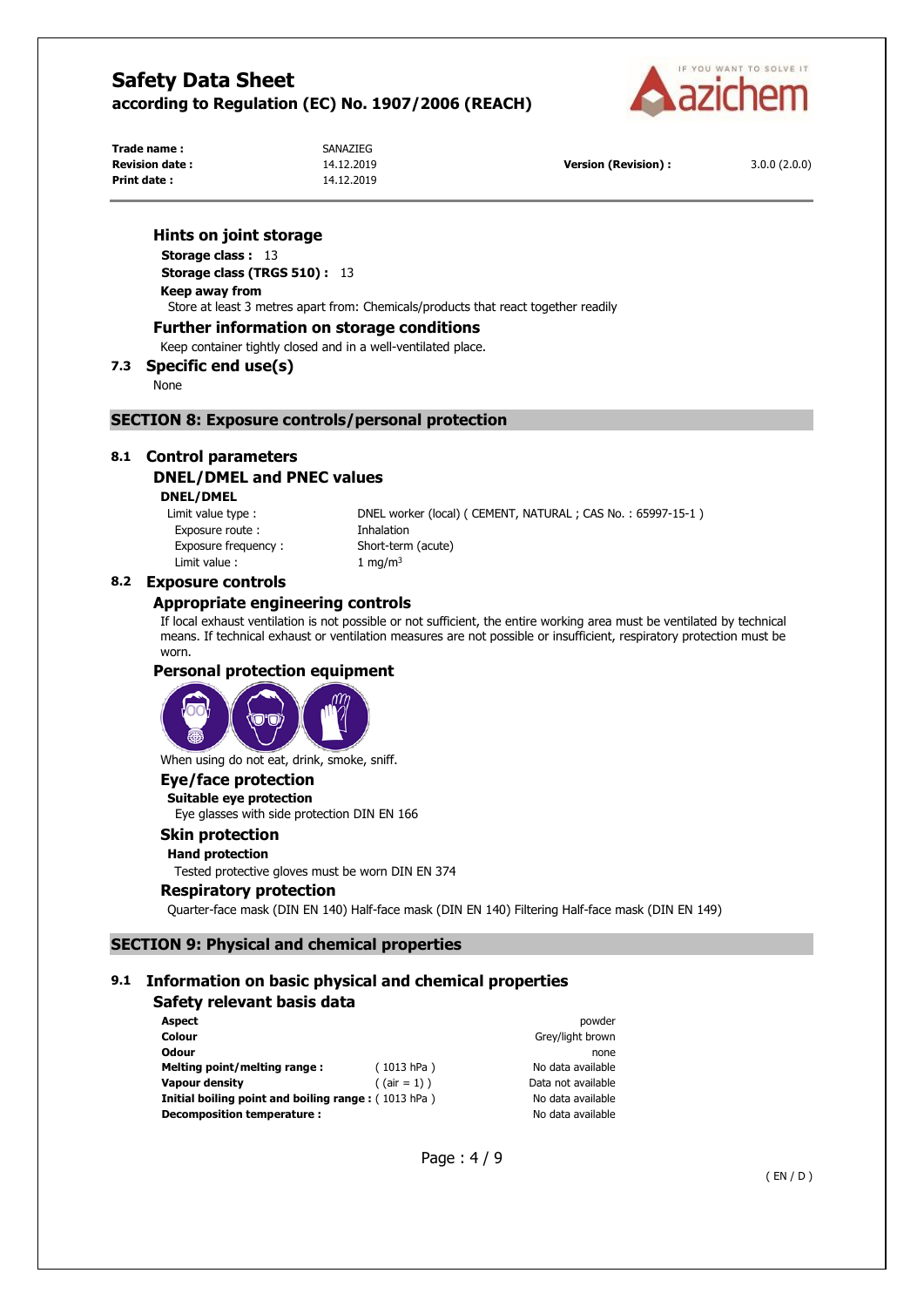

| Trade name :          | SANAZIEG   |                            |              |
|-----------------------|------------|----------------------------|--------------|
| <b>Revision date:</b> | 14.12.2019 | <b>Version (Revision):</b> | 3.0.0(2.0.0) |
| Print date :          | 14.12.2019 |                            |              |

|     | <b>Self flammability</b>         |         |   | not applicable     |        |
|-----|----------------------------------|---------|---|--------------------|--------|
|     | Flash point:                     |         |   | Not flammable      |        |
|     | Flammability (solid, gas)        |         |   | Data not available |        |
|     | Lower explosion limit:           |         |   | No data available  |        |
|     | <b>Upper explosion limit:</b>    |         |   | No data available  |        |
|     | <b>Explosive properties</b>      |         |   | Not applicable     |        |
|     | Vapour pressure                  | (20 °C) |   | negligible         |        |
|     | Density:                         | (20 °C) |   | No data available  |        |
|     | <b>Water solubility:</b>         | (20 °C) |   | almost insoluble   |        |
|     | pH :                             |         | > | 11                 |        |
|     | Log Pow                          | (20 °C) |   | not applicable     |        |
|     | <b>Viscosity :</b>               | (20 °C) |   | No data available  |        |
|     | <b>Odour threshold</b>           |         |   | Data not available |        |
|     | <b>Evaporation rate</b>          |         |   | Data not available |        |
|     | <b>Maximum VOC content (EC):</b> |         |   | 0                  | Wt $%$ |
|     | <b>Oxidizing properties</b>      |         |   | Not oxidising      |        |
| 9.2 | <b>Other information</b>         |         |   |                    |        |

None

# **SECTION 10: Stability and reactivity**

### **10.1 Reactivity**

Basic reaction when in mixed with water before to became a solid inert compound.

### **10.2 Chemical stability**

Stable under recommended storage and handling conditions. See section 7. No additional measures necessary.

## **10.3 Possibility of hazardous reactions**  No hazardous reactions when stored and handled properly.

# **10.4 Conditions to avoid**

Protect from contact with water to avoid solidification of the product.

## **10.5 Incompatible materials**

Acid

# **10.6 Hazardous decomposition products**

None

# **SECTION 11: Toxicological information**

# **11.1 Information on toxicological effects**

# **Acute effects**

# **Acute oral toxicity**

| Parameter:                                 | LD50 (LIME (CHEMICAL), HYDRAULIC; CAS No.: 85117-09-5) |
|--------------------------------------------|--------------------------------------------------------|
| Exposure route:                            | Oral                                                   |
| Species:                                   | Rat                                                    |
| Effective dose:                            | $>$ 2000 mg/kg bw/day                                  |
| Method:                                    | <b>OECD 425</b>                                        |
| It has no significant toxicity properties. |                                                        |
| Acute dermal toxicity                      |                                                        |
| Parameter:                                 | LD50 ( CEMENT, NATURAL ; CAS No. : 65997-15-1 )        |
| Exposure route:                            | Dermal                                                 |
| Species:                                   | Rabbit                                                 |
| Effective dose:                            | $>$ 2000 mg/kg bw/day                                  |
| Exposure time:                             | 24 days                                                |
| It has no significant toxicity properties. |                                                        |

Page : 5 / 9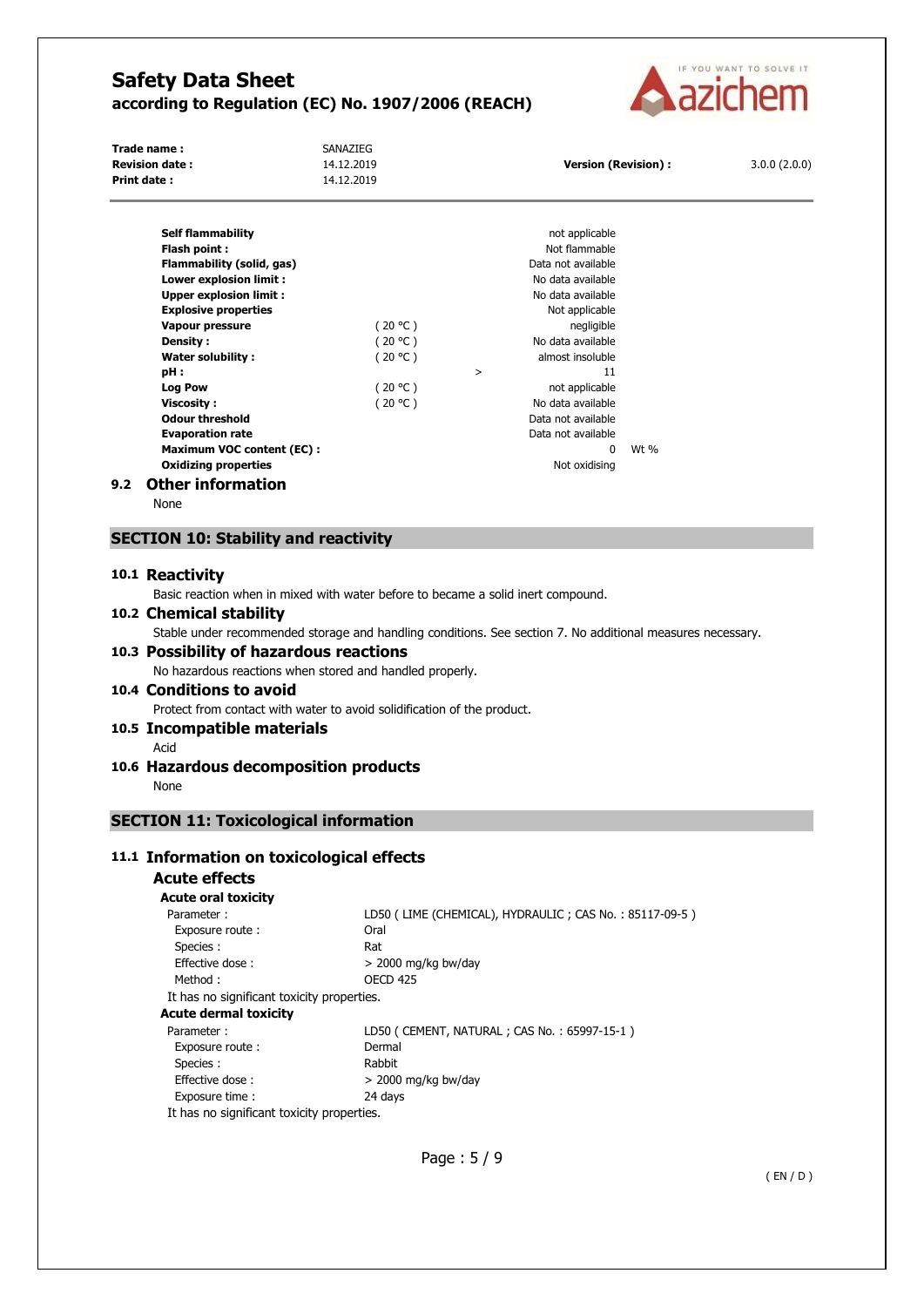

| Trade name:            | SANAZIEG   |                      |              |
|------------------------|------------|----------------------|--------------|
| <b>Revision date :</b> | 14.12.2019 | Version (Revision) : | 3.0.0(2.0.0) |
| Print date :           | 14.12.2019 |                      |              |

# **Irritant and corrosive effects**

#### **Primary irritation to the skin**

On contact with moist skin may cause thickening, cracking and cracking of the skin. Prolonged contact in combination with existing abrasions can cause burns.

#### **Irritation to eyes**

Direct contact with the product may cause corneal injury due to mechanical stress, immediate or delayed irritation or inflammation. The direct contact with large quantities of product dry or with projections of wet product can cause effects ranging from irritation ocular moderate (eg. Conjunctivitis or blepharitis) to chemical burns and blindness.

#### **Irritation to respiratory tract**

Dust may irritate throat and respiratory system. Coughing, sneezing and panting may occur as a result of exposure above the occupational exposure limits.

### **Sensitisation**

Eczema can be developed as a result of exposure to dust damp, caused both by the high pH which induces irritant contact dermatitis after prolonged contact, either by an immunological reaction to Cr (VI) soluble which causes allergic contact dermatitis.

#### **In case of inhalation**

not sensitising.

## **Repeated dose toxicity (subacute, subchronic, chronic)**

#### **Subacute inhalation toxicity**

The available evidence indicates clearly that occupational exposure to cement dust content in the product causes deficits in lung function. However, the evidence available at present are insufficient to establish with certainty the dose-response relationship for these effects.

### **Chronic inhalation toxicity**

There were no chronic effects or effects at low concentrations.

## **CMR effects (carcinogenicity, mutagenicity and toxicity for reproduction)**

The ingredients in this mixture do not meet the criteria for classification as CMR according to CLP.

# **SECTION 12: Ecological information**

Do not allow uncontrolled discharge of product into the environment.

## **12.1 Toxicity**

| Aquatic toxicity                     |                                                        |
|--------------------------------------|--------------------------------------------------------|
| Acute (short-term) fish toxicity     |                                                        |
| Parameter:                           | LC50 (LIME (CHEMICAL), HYDRAULIC; CAS No.: 85117-09-5) |
| Species:                             | Fresh Water fish                                       |
| Effective dose:                      | $50,6$ mg/l                                            |
| Exposure time :                      | 96 h                                                   |
| Parameter:                           | LC50 (LIME (CHEMICAL), HYDRAULIC; CAS No.: 85117-09-5) |
| Species:                             | Saltwater Fish                                         |
| Effective dose:                      | 457 mg/l                                               |
| Exposure time :                      | 96 h                                                   |
| Acute (short-term) daphnia toxicity  |                                                        |
| Parameter:                           | EC50 (LIME (CHEMICAL), HYDRAULIC; CAS No.: 85117-09-5) |
| Species:                             | Freshwater invertebrates.                              |
| Effective dose:                      | $49,1 \text{ mg/l}$                                    |
| Exposure time:                       | 48 h                                                   |
| Parameter:                           | EC50 (LIME (CHEMICAL), HYDRAULIC; CAS No.: 85117-09-5) |
| Species:                             | Saltwater invertebrates                                |
| Effective dose:                      | $158$ mg/l                                             |
| Exposure time :                      | 96 h                                                   |
| Chronic (long-term) daphnia toxicity |                                                        |
| Parameter:                           | NOEC (LIME (CHEMICAL), HYDRAULIC; CAS No.: 85117-09-5) |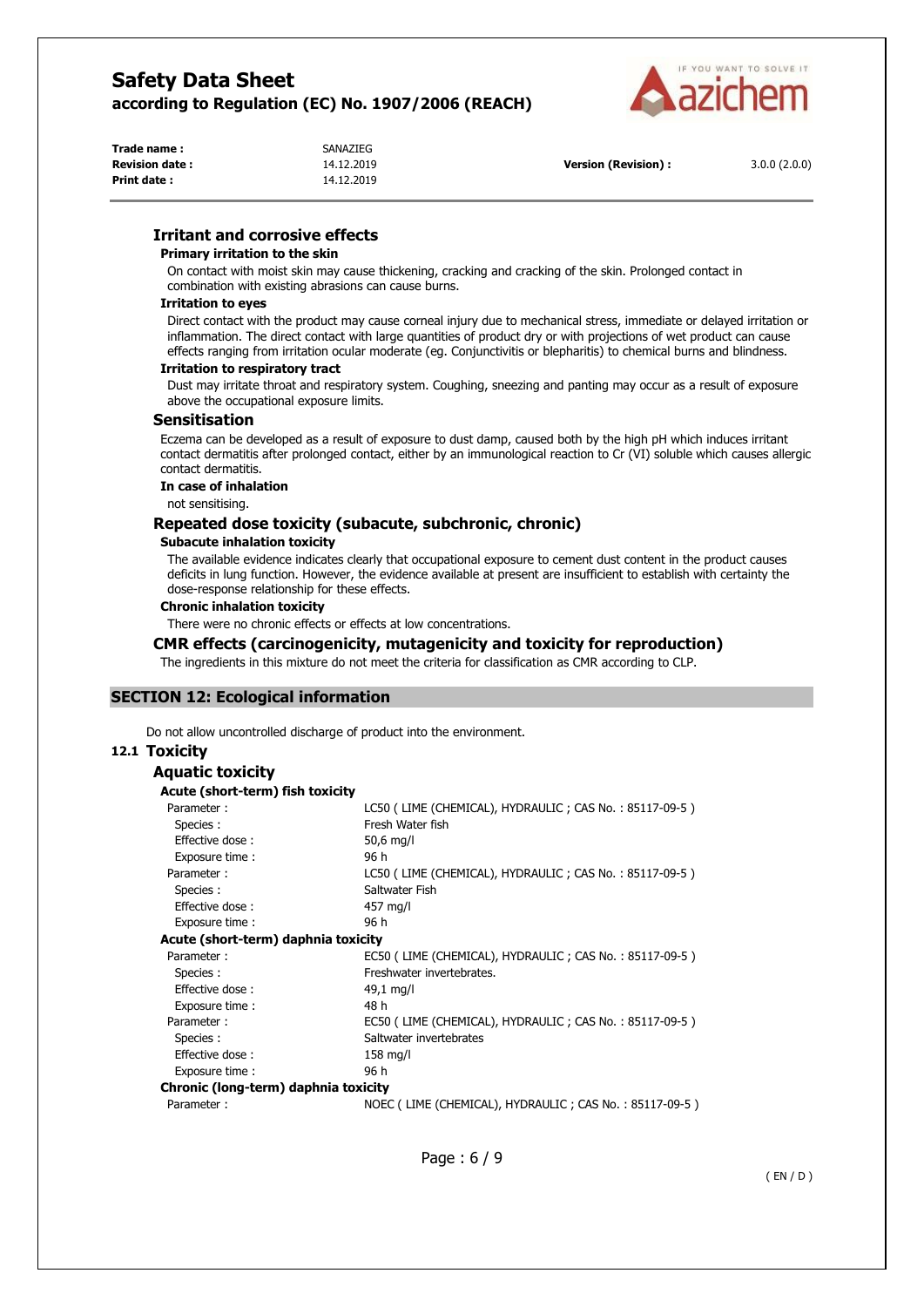

| Trade name:<br><b>Revision date:</b><br>Print date: | SANAZIEG<br>14.12.2019<br>14.12.2019                                                                                  | <b>Version (Revision):</b>                                                                                              | 3.0.0(2.0.0) |
|-----------------------------------------------------|-----------------------------------------------------------------------------------------------------------------------|-------------------------------------------------------------------------------------------------------------------------|--------------|
| Species:                                            | Saltwater invertebrates                                                                                               |                                                                                                                         |              |
| Effective dose:                                     | $32 \text{ mg/l}$                                                                                                     |                                                                                                                         |              |
| Exposure time:                                      | 96 h                                                                                                                  |                                                                                                                         |              |
|                                                     | Acute (short-term) algae toxicity                                                                                     |                                                                                                                         |              |
| Parameter:                                          |                                                                                                                       | EC50 (LIME (CHEMICAL), HYDRAULIC; CAS No.: 85117-09-5)                                                                  |              |
| Species:                                            | Freshwater algae                                                                                                      |                                                                                                                         |              |
| Effective dose:                                     | 184,57 mg/l                                                                                                           |                                                                                                                         |              |
| Exposure time :                                     | 72 h                                                                                                                  |                                                                                                                         |              |
| Parameter:                                          |                                                                                                                       | ECO (LIME (CHEMICAL), HYDRAULIC; CAS No.: 85117-09-5)                                                                   |              |
| Species :<br>Effective dose:                        | Freshwater algae<br>48 mg/l                                                                                           |                                                                                                                         |              |
| Exposure time:                                      | 72 h                                                                                                                  |                                                                                                                         |              |
|                                                     | 12.2 Persistence and degradability                                                                                    |                                                                                                                         |              |
|                                                     |                                                                                                                       |                                                                                                                         |              |
|                                                     |                                                                                                                       | Poorly watersoluble, inorganic product. Can be mechanically precipitated to a large extent in biological sewage plants. |              |
| 12.3 Bioaccumulative potential                      |                                                                                                                       |                                                                                                                         |              |
| not applicable                                      |                                                                                                                       |                                                                                                                         |              |
| 12.4 Mobility in soil                               |                                                                                                                       |                                                                                                                         |              |
| Low solubility in soil.                             |                                                                                                                       |                                                                                                                         |              |
|                                                     | 12.5 Results of PBT and vPvB assessment<br>This product is none, or does not contain a substance called a PBT or vPvB |                                                                                                                         |              |
| 12.6 Other adverse effects                          |                                                                                                                       |                                                                                                                         |              |
| No information available.                           |                                                                                                                       |                                                                                                                         |              |
|                                                     |                                                                                                                       |                                                                                                                         |              |
| None                                                | 12.7 Additional ecotoxicological information                                                                          |                                                                                                                         |              |
|                                                     | <b>SECTION 13: Disposal considerations</b>                                                                            |                                                                                                                         |              |
| 13.1 Waste treatment methods                        |                                                                                                                       |                                                                                                                         |              |
|                                                     | <b>Product/Packaging disposal</b>                                                                                     |                                                                                                                         |              |
|                                                     | Dispose according to legislation.                                                                                     |                                                                                                                         |              |
|                                                     | <b>SECTION 14: Transport information</b>                                                                              |                                                                                                                         |              |
| 14.1 UN number                                      |                                                                                                                       |                                                                                                                         |              |
|                                                     | No dangerous goods in sense of this transport regulation.                                                             |                                                                                                                         |              |
| 14.2 UN proper shipping name                        |                                                                                                                       |                                                                                                                         |              |
|                                                     | No dangerous goods in sense of this transport regulation.                                                             |                                                                                                                         |              |
|                                                     | 14.3 Transport hazard class(es)                                                                                       |                                                                                                                         |              |
|                                                     | No dangerous goods in sense of this transport regulation.                                                             |                                                                                                                         |              |
|                                                     |                                                                                                                       |                                                                                                                         |              |
| 14.4 Packing group                                  |                                                                                                                       |                                                                                                                         |              |
|                                                     | No dangerous goods in sense of this transport regulation.                                                             |                                                                                                                         |              |
| 14.5 Environmental hazards                          | No dangerous goods in sense of this transport regulation.                                                             |                                                                                                                         |              |
|                                                     | 14.6 Special precautions for user                                                                                     |                                                                                                                         |              |

None

**14.7 Transport in bulk according to Annex II of MARPOL 73/78 and the IBC Code**  not applicable

# **SECTION 15: Regulatory information**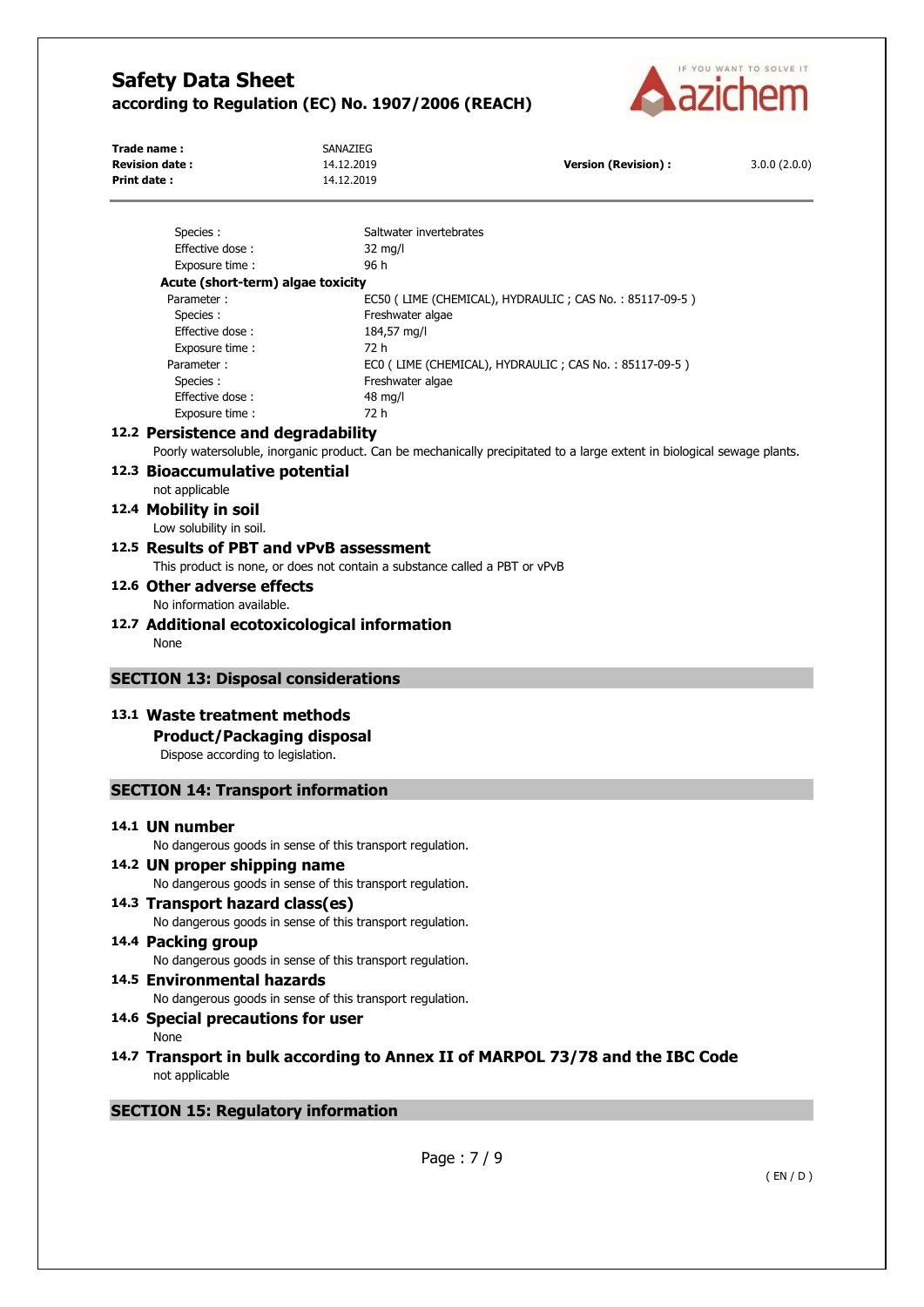

| Trade name:            | SANAZIEG   |
|------------------------|------------|
| <b>Revision date :</b> | 14.12.2019 |
| <b>Print date:</b>     | 14.12.2019 |

**Version (Revision) :** 3.0.0 (2.0.0)

# **15.1 Safety, health and environmental regulations/legislation specific for the substance or mixture**

#### **EU legislation**

Regulation (EC) 1907/2006/CE (REACh). Regulation (EC) No 1272/2008 (CLP). Regulation (EU) 2015/830 requirements for the compilation of safety data sheets. Commission Regulation (EC) No 790/2009/CE (amending, for the purposes of its adaptation to technical and scientific progress (ATP), Regulation (EC) No 1272/2008). Commission Regulation (EU) No 286/2011 (amending, for the purposes of its adaptation to technical and scientific progress (ATP), Regulation (EC) No 1272/2008). Commission Regulation (EU) No 618/2012 (amending, for the purposes of its adaptation to technical and scientific progress (ATP), Regulation (EC) No 1272/2008). Commission Regulation (EU) No 487/2013 (amending, for the purposes of its adaptation to technical and scientific progress (ATP), Regulation (EC) No 1272/2008). Commission Regulation (EU) No 758/2013 (amending, for the purposes of its adaptation to technical and scientific progress (ATP), Regulation (EC) No 1272/2008). Commission Regulation (EU) No 944/2013 (amending, for the purposes of its adaptation to technical and scientific progress (ATP), Regulation (EC) No 1272/2008). Commission Regulation (EU) No 605/2014 (amending, for the purposes of its adaptation to technical and scientific progress (ATP), Regulation (EC) No 1272/2008). Commission Regulation (EU) No 1297/2015 (amending, for the purposes of its adaptation to technical and scientific progress (ATP), Regulation (EC) No 1272/2008).

#### **Other regulations (EU)**

**Regulation (CE) 1907/2006: Substance of very high concern included in the SVHC Candidate List**  None

#### **National regulations**

Italy: Legislative Decree 81/2008 (Consolidated Law on protection of health and safety at work), as amended and Directive 2009/161/UE - chemical risk assessment in accordance with Title IX

#### **Water hazard class (WGK)**

Class : nwg (Non-hazardous to water) Classification according to VwVwS

#### **15.2 Chemical Safety Assessment**

not applicable

### **SECTION 16: Other information**

### **16.1 Indication of changes**

02. Classification of the substance or mixture · 02. Label elements · 02. Labelling according to Regulation (EC) No. 1272/2008 [CLP] · 02. Labelling according to Regulation (EC) No. 1272/2008 [CLP] - Hazard components for labelling · 03. Hazardous ingredients

### **16.2 Abbreviations and acronyms**

#### **LEGENDA:**

| ADR:             | Accord européen relative au transport international des marchandises dangereuses par route<br>(accordo europeo relativo al trasporto internazionale delle merci pericolose su strada) |
|------------------|---------------------------------------------------------------------------------------------------------------------------------------------------------------------------------------|
| ASTM:            | ASTM International, originariamente nota come American Society for Testing and Materials (ASTM)                                                                                       |
| EINECS:          | European Inventory of Existing Commercial Chemical Substances (Registro Europeo delle Sostanze<br>chimiche in Commercio)                                                              |
| EC(0/50/100):    | Effective Concentration 0/50/100 (Concentrazione Effettiva Massima per 0/50100% degli Individui)                                                                                      |
| $LC(0/50/100)$ : | Lethal Concentration 0/50/100 (Concentrazione Letale per 0/50100% degli Individui)                                                                                                    |
| IC50:            | Inhibitor Concentration 50 (Concentrazione Inibente per il 50% degli Individui)                                                                                                       |
| NOEL:            | No Observed Effect Level (Dose massima senza effetti)                                                                                                                                 |
| NOEC:            | No Observed Effect Concentration (Concentrazione massima senza effetti)                                                                                                               |
| LOEC:            | Lowest Observed Effect Concentration (Concentrazione massima alla quale è possibile evidenziare un<br>effetto)                                                                        |
| DNEL:            | Derived No Effect Level (Dose derivata di non effetto)                                                                                                                                |
| DMEL:            | Derived Minimum Effect Level (Dose derivata di minimo effetto)                                                                                                                        |
| CLP:             | Classification, Labelling and Packaging (Classificazione, Etichettatura e Imballaggio)                                                                                                |
| CSR:             | Rapporto sulla Sicurezza Chimica (Chemical Safety Report)                                                                                                                             |
| $LD(0/50/100)$ : | Lethal Dose 0/50/100 (Dose Letale per 0/50/100% degli Individui)                                                                                                                      |
| IATA:            | International Air Transport Association (Associazione Internazionale del Trasporto Aereo)                                                                                             |